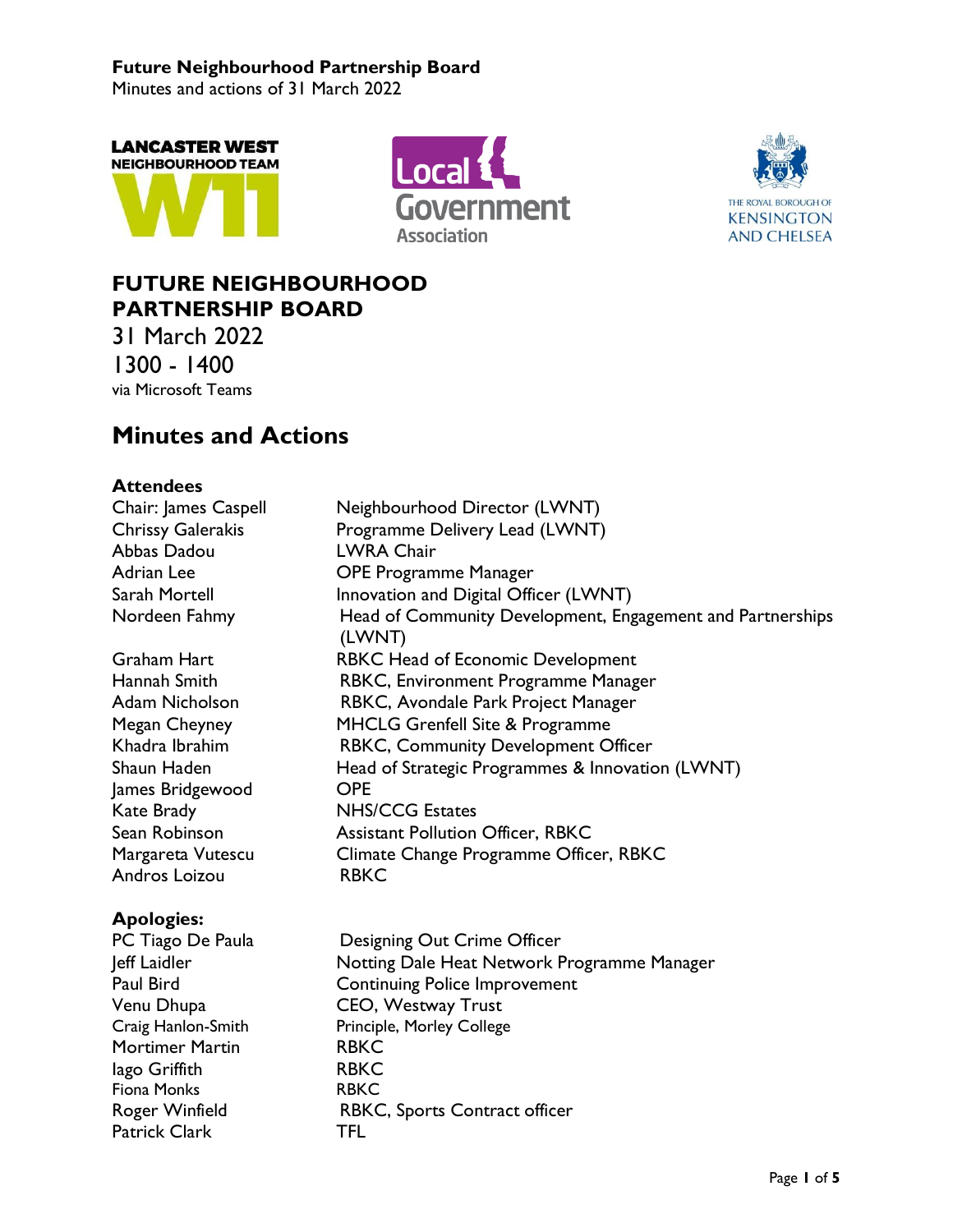Minutes and actions of 31 March 2022

| Michael Ashe<br>Claire Hudson | Head, Volunteer Centre Kensington and Chelsea<br><b>OPE</b>   |
|-------------------------------|---------------------------------------------------------------|
| <b>Kevin Ramsey</b>           | <b>RKBC Grenfell Community Manager</b>                        |
| Fatma Abdel-Samie             | LWNT Engagement Assistant Neighbourhood Vision                |
| Afnan Farah                   | <b>LWNT Engagement Assistant Neighbourhood Vision</b>         |
| Alan Wharton                  | <b>WCC</b>                                                    |
| David O'Connell               | <b>LWRA Vice-Chair</b>                                        |
| Preeti Gulati Tyagi           | RBKC, Spatial Planning Policy Team Leader                     |
| Kate May                      | Senior Public Health Strategist (Bi-Borough)                  |
| Paul Morgan                   | Fire Brigade                                                  |
| Aiste Gasparaviciute          | <b>Waste Action Officer CGCS (RBKC)</b>                       |
| Monica Castelino              | Leisure Services Manager (RBKC)                               |
| lan Turner                    | RBKC/WCC/H&F - Tri-borough Head Asset Strategy (Schools       |
|                               | & Children)                                                   |
| <b>Gaynor Driscoll</b>        | Head of Public Health (RBKC)                                  |
| Donna Tilley                  | London Fire Brigade                                           |
| Abigail Raymond               | <b>One Public Estate</b>                                      |
| Mary Mullix                   | Director - North Kensington Health Recovery                   |
| Ullash Karia                  | RBKC, Head of Leisure                                         |
| Natasha Bishop                | RBKC Head of Early Help and Social Work                       |
| Aimee Kelleher                | Head Teacher, St Francis of Assisi                            |
| <b>Andrew Hatch</b>           | <b>TFL</b>                                                    |
| lain Killingbeck              | <b>TFL</b>                                                    |
| <b>Bob Klaber</b>             | Director of Strategy, Research & Innovation (Imperial College |
|                               | London)                                                       |
| <b>Stuart Priestly</b>        | Chief Community Safety Officer (RBKC)                         |
| Linda Hadri                   | Head of Programme Management Office (MHCLG)                   |
| Anca Giurgiu                  | Sustainability Programs Manager (RBKC)                        |
| Jez Dyer                      | <b>One Public Estate</b>                                      |
| Sam Woodhams                  | <b>LFB</b>                                                    |
| Kerine De-Freitas             | <b>RBKC - Property Services</b>                               |
| Olugunna, Alison              | Head of Capital Programme (RBKC)                              |
| Marina Kroyer                 | Change for Life                                               |

## **0. WELCOME**

James Caspell welcomed new members to the Project Board.

## **1.0 REVIEW OF ACTIONS**

1.1 James Caspell took us through the actions from the last Project Boards and confirmed completion and progress.

## **2.0PROPOSED TRANSITION FROM FNV to FNP**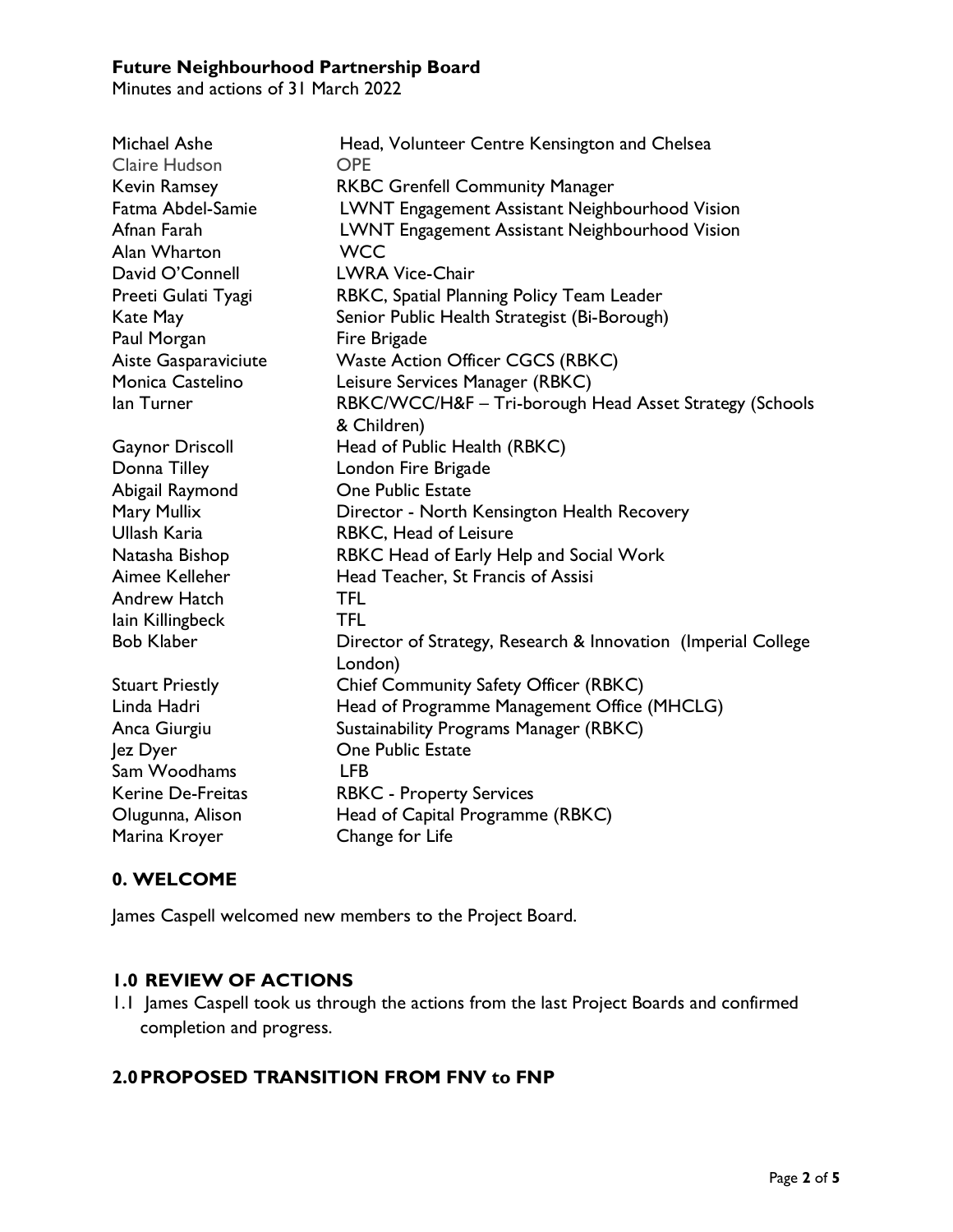Minutes and actions of 31 March 2022

- 2.1 Chrissy Galerakis highlighted that as we are in the final stage of the Future Neighbourhood Vision (FNV) we want to build on the successes and partnerships we have established in order to deliver and monitor some of the projects we have identified.
- 2.2 Chrissy Galerakis also highlighted that there are also other initiatives that are being delivered in the community that others may want to be involved in, aware of etc. and that we need a vehicle to track projects that impact the immediate community to maximise results for residents.
- 2.3 Chrissy Galerakis proposed a transition of the FNV to the Future Neighbourhood Partnership to bring together different community partners to co-deliver a future econeighbourhood for the community, organised according to the pillars of:
	- $\Box$ Economic development and education
	- $\Box$ Sustainability and green spaces
	- $\Box$ Connected communities and reducing inequality
	- $\Box$ Health and wellbeing
- 2.4 Chrissy Galerakis proposed that this board will transition to this broader focus and proposed a high level TOR for the group.
- 2.5 James Bridgewood highlighted the importance of ensuring this transition didn't duplicate other reporting. Hoping that rather this could simplify some reporting.
- 2.6 Adrian Lee highlighted that its important to remember that we didn't know when we set up this FNV what the projects would actually be – and that all of these different components are coming together that are over and above what we may have conceived.

## **3.0UPDATE ON THE FUTURE NEIGHBOURHOOD VISION**

- 3.1 Chrissy Galerakis gave the Partnership Board a recap of the Future Neighbourhood Vision Programme Timeline highlighting that we are at the final Demonstrate Phase of the Arup support component of this process.
- 3.2 Opportunities Map Update
	- $\Box$ Chrissy highlighted that the Opportunities Map Report has been finalised and will circulate the link today.
	- $\Box$ Opportunities Map Report includes the proposed projects that came out of the FNV, and their proposed locations. It also collates feedback from residents and stakeholders against each of the projects and is a tool that can be used by all.
- 3.3 Training and Employment Hub Service Brief
	- $\Box$ Training and Employment Hub Services Brief (DRAFT) was submitted in February 2022.
	- $\Box$ Feedback was collated from key partners and stakeholders, and is currently being actioned by Arup.
	- $\Box$ First meeting of Training and Employment Hub Working Group was held in March 2022.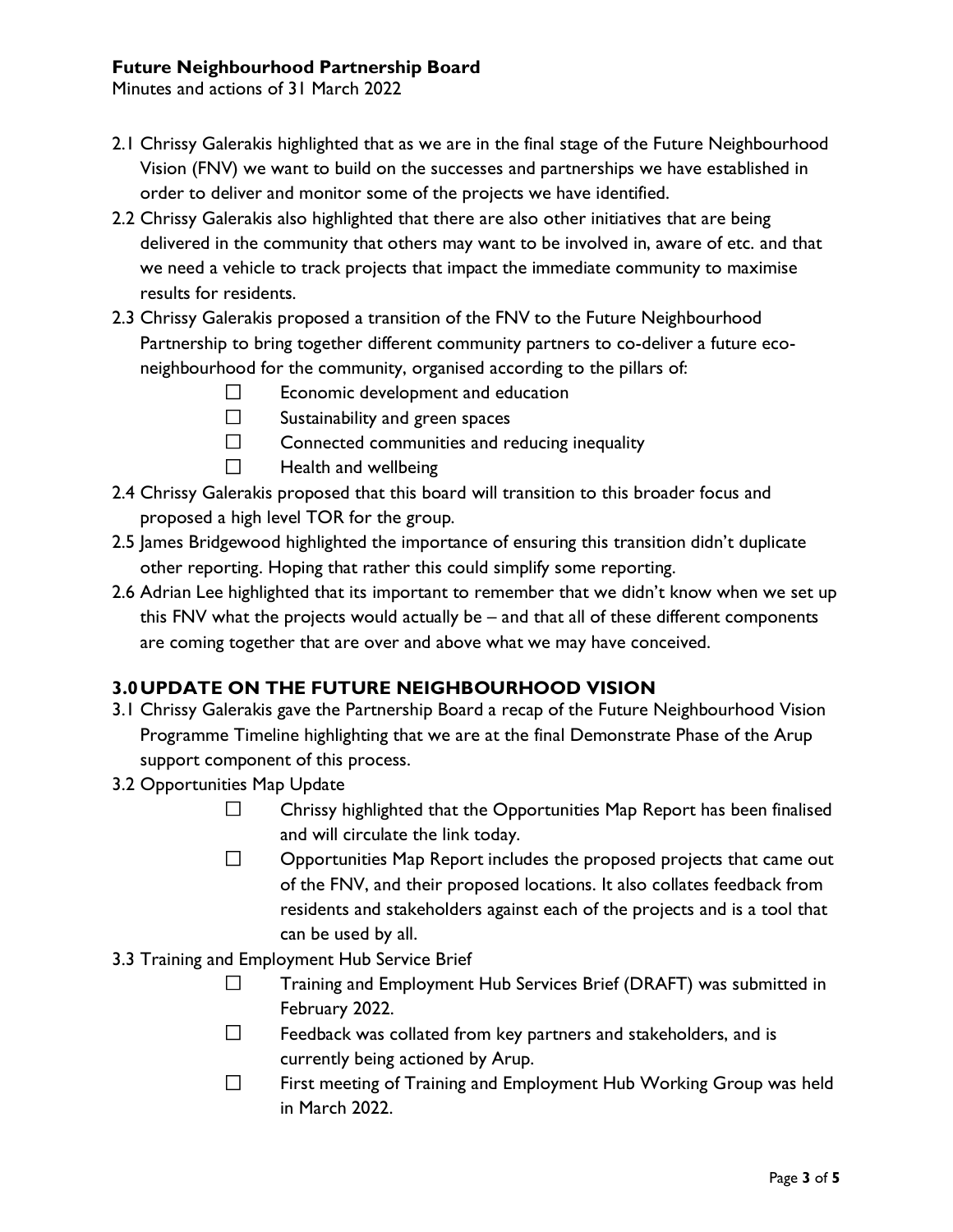Minutes and actions of 31 March 2022

 $\Box$ Abbas Dadou, Chair of RA, wanted to highlight the importance of being responsive to resident requests – and thanked everyone involved for listening to resident.

3.4 Lessons Learnt Event

- $\Box$ Next Future Neighbourhood Partnership Board will be a lessons learnt event to conclude the Future Neighbourhood Vision with a focus on:
	- 3.4..1 Review progress made and what we achieved
	- 3.4..2 Reflection on lessons on the process
	- 3.4..3 Identify any lessons on engagement
	- 3.4..4 Review of how outputs (baseline report, playbook of ideas, opportunities map etc.) can be utilised by all
- $\Box$ James Bridgewood wanted to hopefully tease out how we managed the service needs vs. estate needs.
- $\Box$ Adrian Lee raised the need to reflect on working in partnership and how we have progressed discussions with some, and not with others.

## **4.0AVONDALE PARK UPDATE**

- 4.1 Adam Nicholson from Parks team provided an update as to the works happening at Avondale Park:
	- $\Box$ £550,000 funds were made available  $+$  £75,000 from FN from GLA
		- $\Box$ 3 phase community consultation:
			- 4.1..1 Phase 1 initial ideas and feedback
			- 4.1..2 Phase 2 Focus Group Sessions
			- 4.1..3 Phase 3 Survey
	- $\Box$ Steering group established with local stakeholders to assist with co-design process
	- $\Box$ Improvements to take place throughout 2022 – 2023.
- 4.2 Nordeen Fahmy highlighted the synergy in the works in Avondale Park themes with the Community Development Strategic themes with a lot of potential collaboration opportunities.
- 4.3 Graham Hart highlighted the Local Supply Chain initiative to support with the procurement.
	- П Nordeen Fahmy shared the link<https://rbkcsupplychain.co.uk/directory>
- 4.4 Sean Robinson highlighted that Avondale Park School is on the border of the park, and in line with the Environment theme, to ensure we bring in the schools in the area.
	- $\Box$ Adam Nicholson highlighted that the schools will be included in the education component, raising awareness around woodland areas etc.
- 4.5 James Caspell highlighted that if there is a need to promote any works in the area to reach out to Shaun Haden to utilise our mailing lists and social media channels.
- 4.6 Abbas Dadou expressed gratitude to Adam Nicholson and the Parks team for listening to residents in their consultation approach.